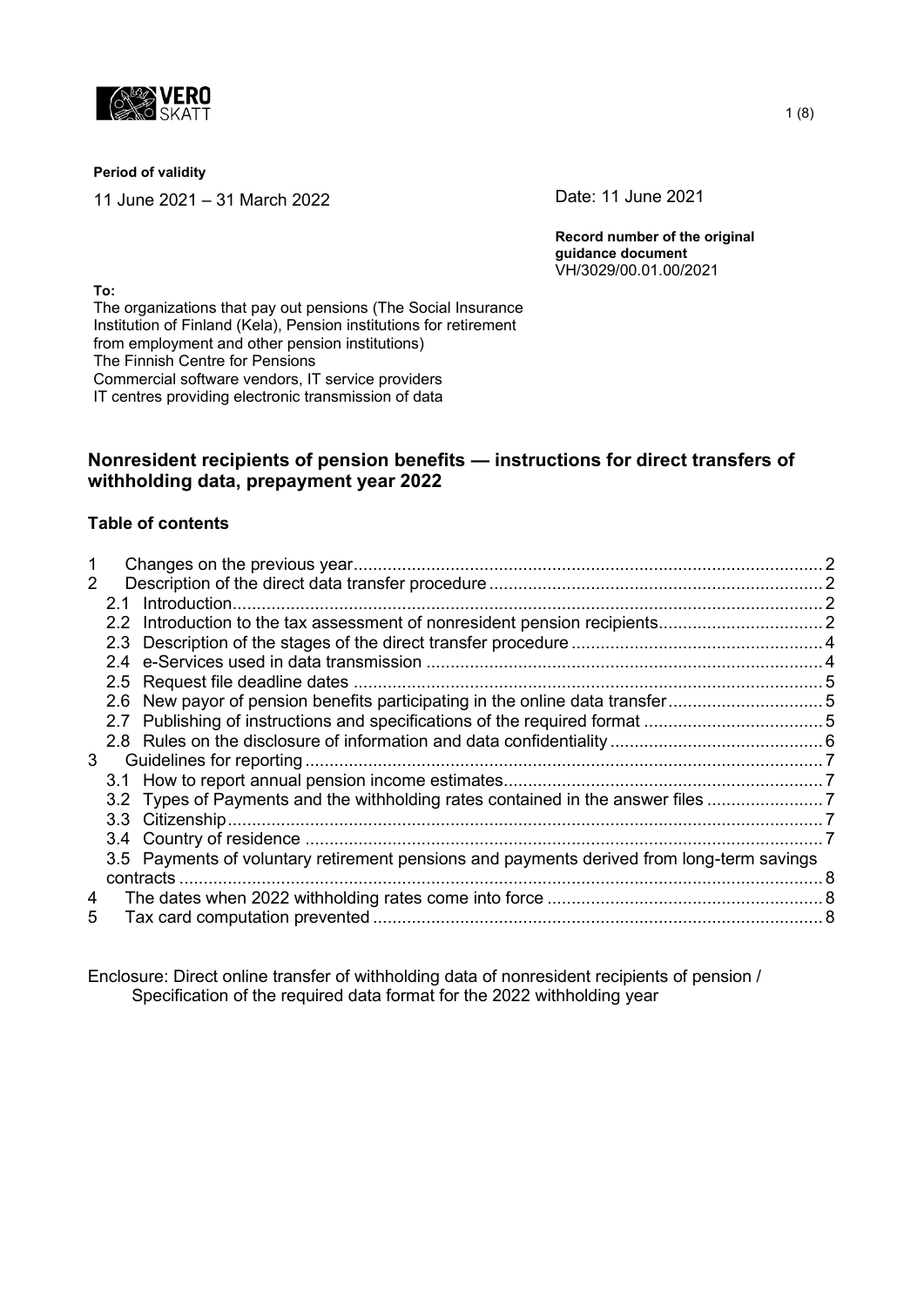

## **Nonresident recipients of pension benefits — instructions for direct transfers of withholding data, prepayment year 2022**

This document discusses the direct data transfer with which the withholding information for non-resident pensioners can be transmitted for the 2022 year of payment and withholding. The payors or filers who request data transfer will receive the withholding rates in answer to their requests. This information is computed once a year (the information is also known as 'basic tax-card information'). This document does not concern the online transfer of information relating to revised tax cards.

### <span id="page-1-0"></span>**1 Changes on the previous year**

A number of annual changes to the specification has been made for the year 2022. However, it still has the same structure as previously.

Updates were made to the instructions for signing in securely. As of 31 August 2021, the Tax Administration's e-services and the Incomes Register can no longer be accessed with Katso authorisations, Katso IDs and passwords. For further instructions on user identification and the relevant requirements for this information flow, [click here](https://www.ilmoitin.fi/webtamo/sivut/IlmoituslajiRoolit;jsessionid=3E2A091D1B46C512726DAD05C4B96D3D?kieli=en).

The data positions that indicate country of residence and country or citizenship are now required. If no country is available or known, enter XX – Other; or enter ZZ – Unknown as the country code. If these artificial codes XX or ZZ were entered, no Country name needs to be entered, and correspondingly, no Country of citizenship needs to be spelled out in words.

This specification's exact period of validity is as follows: This specification sets out the requirements of file formatting that come into force 28 September 2021 and continue to be in force until a new version of this specification is released.

The last date for direct online transfer requests is 8 November 2021 (which also is the deadline for informing the Tax Administration of the pensioners' income).

# <span id="page-1-1"></span>**2 Description of the direct data transfer procedure**

## <span id="page-1-2"></span>**2.1 Introduction**

The procedure discussed in this document is the e-filed request, and the online answer to the request, that enables payors of pension benefits to receive the withholding rates and other information that they will need for each recipient of pension. The requests are made once a year.

This document only describes the request file in the case of nonresident pensioners. Consequently, if the individual concerned continues to be a tax resident of Finland, the request file must be set up as instructed in "*Finnish resident recipients of pension benefits — instructions for direct online transfers*"; translation into English is available.

### <span id="page-1-3"></span>**2.2 Introduction to the tax assessment of nonresident pension recipients**

The nonresident recipients of pensions are individuals who live outside Finland. However, if a Finnish citizen leaves Finland for another country, he or she will continue to be a tax resident of Finland during the calendar year when they left and for three years after the end of that year.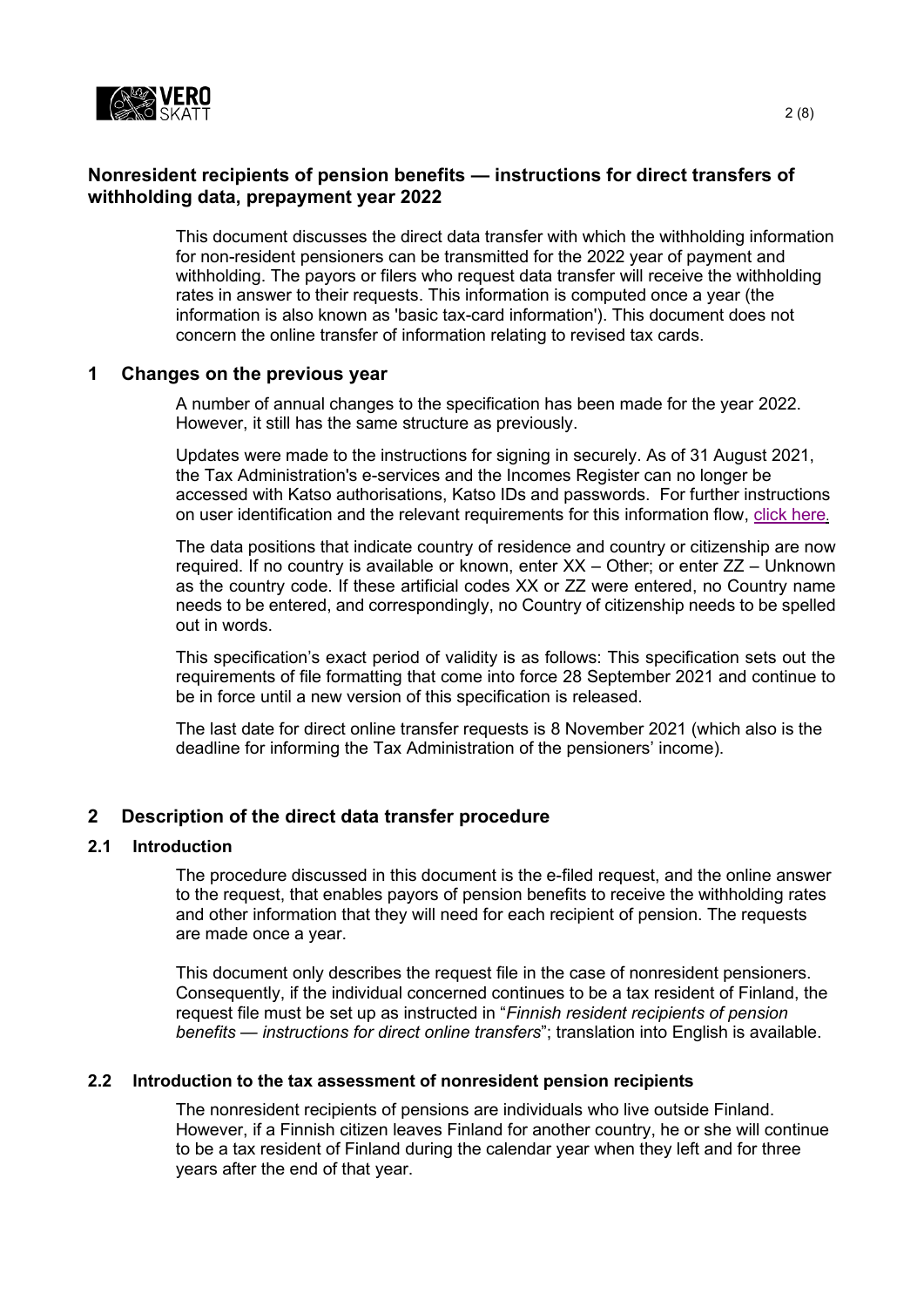

Finnish citizens who have left Finland may request for tax treatment as nonresidents prior to the close of the three-year period after the calendar year of leaving if they can show proof that they no longer have substantial ties with Finland. "Substantial ties" may refer to a house or apartment in Finland if it is reserved for their own use, or to a wife or husband who continues to live in Finland. Permanent departure from Finland usually means a situation where a pensioner has filed an official notification of moving away from Finland to the Population Register System.

Finnish citizens become tax nonresidents of Finland when three (3) full calendar years have elapsed after the date when they moved away to live in another country. However, in exceptional cases, due to an official demand by tax authorities, tax residency in Finland can be regarded as continuing longer. Tax authorities are legally required in such a case to present proof that the individual continues to maintain substantial ties with Finland.

**When the individual who leaves is a Finnish citizen and is paid Finland-sourced pensions, the payor must use the request file for residents (not nonresidents) during the three calendar years that follow the date of leaving Finland.** Only in the case that the individual has delivered the payor his or her tax card that requires tax treatment as a nonresident (called *rajoitetusti verovelvollisen muutosverokortti* in Finnish), or alternatively a tax-at-source card (called *lähdeverokortti* in Finnish) for other income types, the payor can use the request file for nonresidents for the purpose of asking for withholding information.

**For the fourth calendar year following the end of a Finnish citizen's year of leaving Finland, the payor must use the request file for nonresidents.** However, if the payor has received information from the Population Register Centre stating that the individual has returned to Finland to live, the payor must again use the request file for residents.

> **Example 1:** An individual pension recipient leaves Finland 1 August 2018 to start living in France. He is a citizen of Finland, and he continues to keep an apartment in Finland, ready for his personal use. The conclusion is that he will continue to be a tax resident up to the end of 2018 and through 2019, 2020 and 2021. Starting 2022, he will be a nonresident.

> The fact that a house or apartment remains in Finland is a substantial tie that would make it impossible before 2022 to consider this individual as a nonresident, even if he were to submit a claim for such treatment. Thus, the payor must use the residents' request files for 2019 to 2021 and move on to using the nonresidents' request file as of 2022 when asking the Tax Administration to deliver withholding data for this individual.

If a citizen of another country (who has lived in Finland) leaves, in order to start living in another country, he or she will normally become a nonresident as of the date of leaving. Other nonresidents include all the individuals living in other countries who receive pension from Finnish sources who have never lived in Finland.

#### **Consequently, the payor must use the nonresidents' request file.**

**Example 2:** An individual pension recipient who has lived in Finland moves to Sweden on 1 August 2021. His citizenship is Swedish. The conclusion is that he will be a nonresident starting on the date when he leaves. This means that the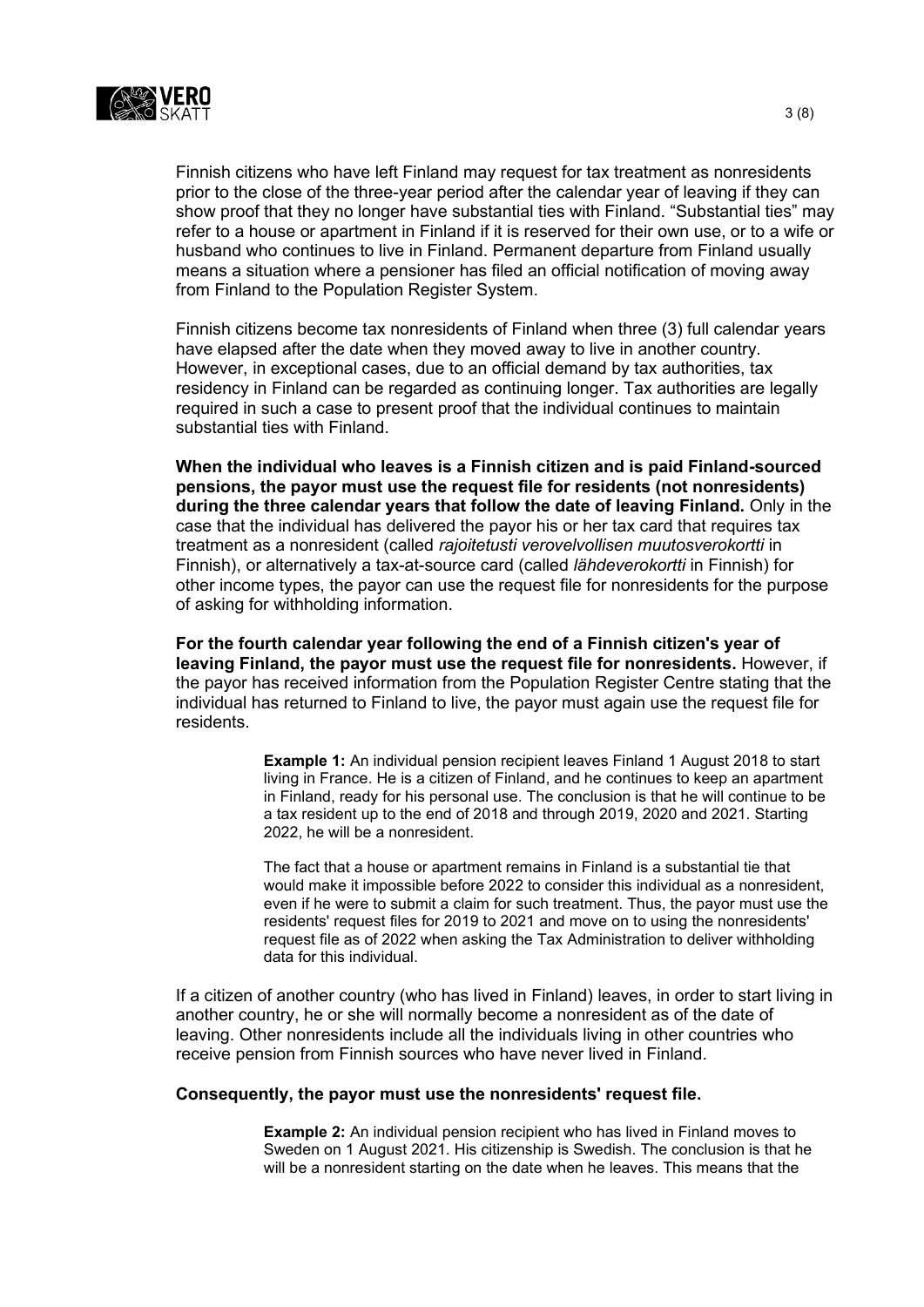

payor must use the nonresidents' request files for 2022, and onwards, when asking the Tax Administration to deliver withholding information for him.

The format of the electronic request file designed for nonresidents must match the specification of the required format and be set up as instructed in this document. Similarly, the format of the electronic request file designed for residents must match the appropriate specification of the required format, and be set up as instructed in *"Finnish resident recipients of pension benefits — instructions for direct online transfers of withholding data"*; translation in English is available.

The Finnish legal act governing the tax assessment of nonresident pension recipients has been the act on assessment procedure (Verotusmenettelylaki) as of 2006, i.e. the same legal act governs the tax assessment of both residents and nonresidents. The 2014 amendments of the Act on the Taxation of Nonresidents' Income and Capital (Lähdeverolaki 627/1978) do not concern recipients of pension. The procedure that concerns nonresident recipients has remained the same as previously. The Tax Administration assesses the taxes of nonresident individuals on the basis of the data received from the payors in their Annual Information Returns and on the basis of taxreturn information, originating from the individual taxpayers themselves. The earlier requirement to always notify the Tax Administration of address changes and change dates has ceased to be in force in 2013.

### <span id="page-3-0"></span>**2.3 Description of the stages of the direct transfer procedure**

We send back the answer files with withholding data in response to the specific request files that the payors have submitted. The requests include specific references to individual recipients of pensions. These individuals must have Finnish personal identity codes. The request files discussed in this document must comply with the data transfer requirements outlined in the Specification. They must be set up as instructed, and sent to the Tax Administration over an online connection. The request files that concern nonresidents cannot be combined with residents' request files. To facilitate accurate computations of withholding rates, the information in the request files must include payor-submitted estimates of annual gross pension incomes along with other facts as specified.

## <span id="page-3-1"></span>**2.4 e-Services used in data transmission**

To send the data to us, use the ilmoitin.fi gateway maintained by the Tax Administration, or use a service offered by a Tyvi service provider. Filings via any other data medium such as a CD-rom or a USB memory device are not accepted. More information on electronic filing is available at [ilmoitin.fi](https://www.vero.fi/en/About-us/information_and_material_on_taxatio/it_developer/) and tyvi.fi en.

In order for the data transmission to succeed, the payor's accounting software must be able to create files that comply with the requirements of the Specification. It is the task of commercial software vendors or system administrators to make sure of this. It is the responsibility of the payor or his representative, in charge of submittals, that the e-file is successfully sent either via Ilmoitin.fi or via Tyvi services.

Commercial software vendors must run the necessary checks (at Ilmoitin.fi > *Check*) on the files before sending them for the first time. This step will ensure a secure, fast and reliable transmission of data.

Send your filing to the Tax Administration only once. It is the responsibility of the party submitting the details to ensure that the data are correct.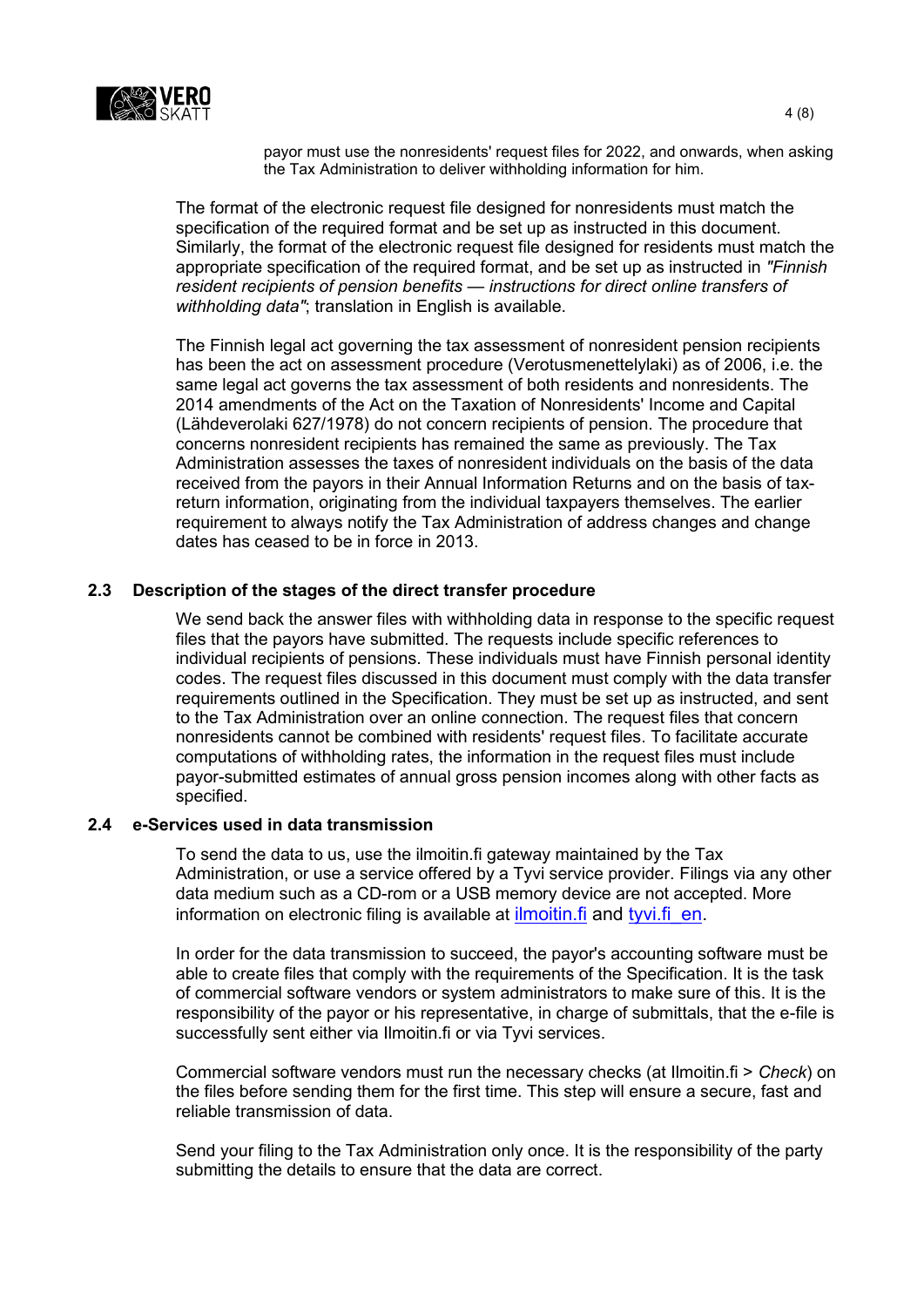

To sign in securely to the e-Services, the payors of pensions or the IT service centre must obtain a User ID and/or authorisation from the company they represent. Tax Administration e-Services require secure sign-in. For more information, visit the [suomi.fi](https://www.suomi.fi/frontpage) website.

We send back our answer files to payors using the same data transfer service as they had used. The Tax Administration will respond to the requests no later than two weeks in advance of the effective date of the new withholding rates. The payors will receive answer files complete with withholding data. However, this requires that the payorsubmitted request file had arrived on time and was free of errors.

Specifications are on a separate memorandum, listing all the required data elements and explaining the structure and formats of the request file.

#### <span id="page-4-0"></span>**2.5 Request file deadline dates**

The deadline for submittal of electronic files to request the withholding information is **8 November 2021**.

The deadline has been set to match the usual yearly schedule where the effective date of individual taxpayers' 2022 withholding rates is 1 February 2022. The deadline also satisfies the requirement that the Tax Administration must have enough pension income estimates available before its annual computer runs in which the following year's withholding rates are determined.

## <span id="page-4-1"></span>**2.6 New payor of pension benefits participating in the online data transfer**

There is no need to sign a contract with the Tax Administration when you participate in the online data exchange with request-and-answer files for the first time. However, participants must follow the instructions and their updates closely.

The Finnish Business ID is the identifier of the payor, filer  $-$  i.e. of the pension institution. **The Business ID that you submit must be the currently valid one**. Based on the Business ID information, the system will print the payor's name on the letters that the Tax Administration will send to the pension recipients. They both show the withholding rates to be applied and contain explanations of the principles of calculation. Accordingly, it is very important that all pension institutions and other payors of pensions always keep the Tax Administration up to date.

This means that any address changes or business name changes should be reported to us promptly and in writing.

The Tax Administration's contact information can be found in the specification of the required data format.

#### <span id="page-4-2"></span>**2.7 Publishing of instructions and specifications of the required format**

Instructions and Specifications are posted each year at tax.fi > About us > > Information and material on taxation > [IT\\_developers](http://www.vero.fi/fi-FI/Syventavat_veroohjeet/Sahkoinen_asiointi/Kehittajat) > [Data\\_format\\_specifications](http://www.vero.fi/fi-FI/Syventavat_veroohjeet/Sahkoinen_asiointi/Kehittajat/Tietuekuvaukset) > [Direct data transfers and other e-filings.](https://www.vero.fi/en/About-us/information_and_material_on_taxatio/it_developer/data-format-specifications/specifications__direct_data_transfers_a/)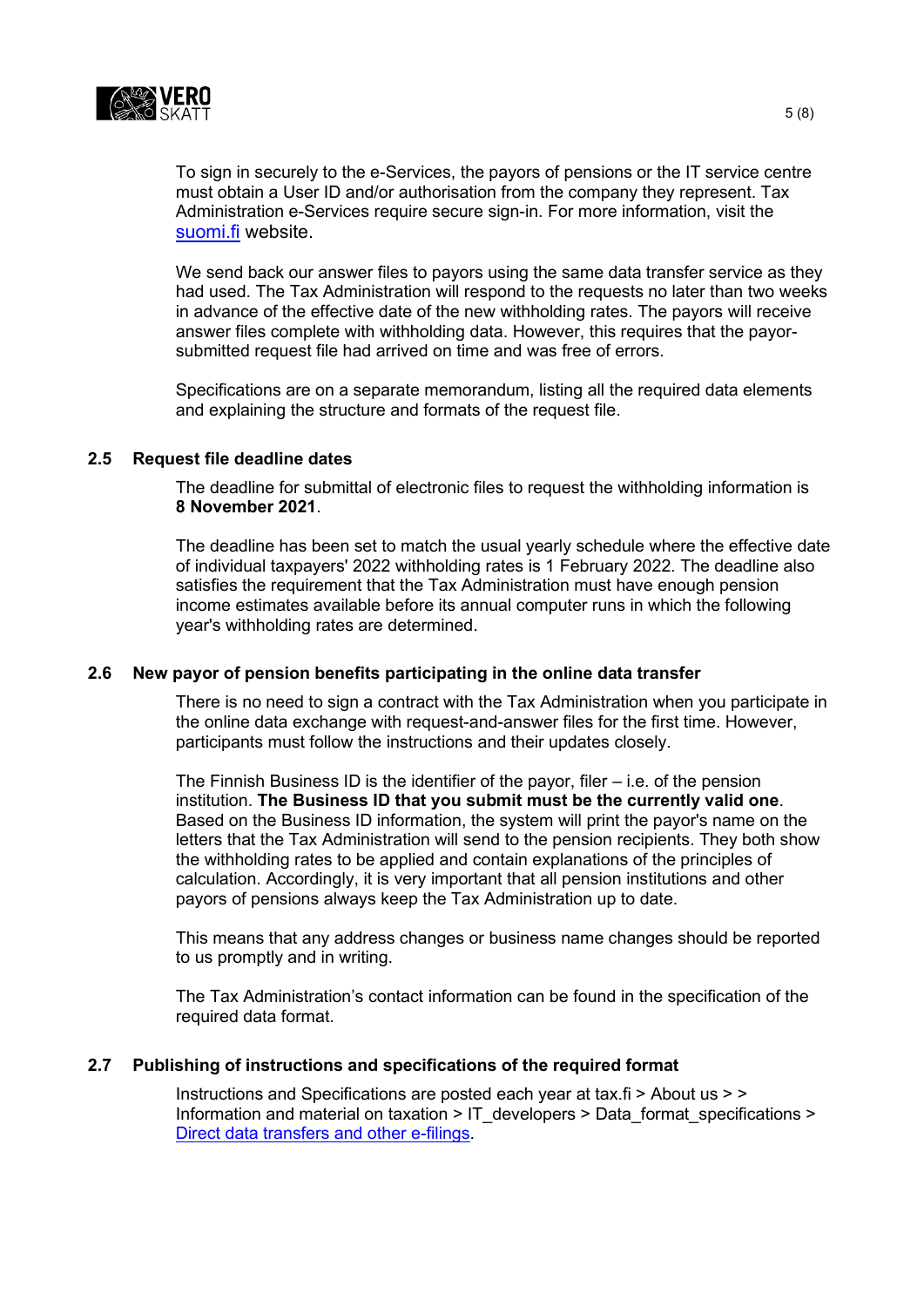

Instructions are issued in new versions every year because there is some variation from year to year due to the irregularity associated with withholding rates, the dates when new tax cards and withholding rates come into effect, and the deadline dates for the filing of direct-transfer requests. Commercial software vendors, payors of pensions and all other preparers of request files should therefore adapt to regularly occurring changes of data formats every year. Ordinarily, the updates of instructions and guidance are published in August or September.

For more information, see tax.fi > About us > Information and materials on taxation > IT developers > e-File > Electronic filing of information returns – General description.

### <span id="page-5-0"></span>**2.8 Rules on the disclosure of information and data confidentiality**

The Tax Administration delivers withholding data by direct online transfer to payors under section 17 (1), paragraph 2 of the Act on the Public Disclosure and Confidentiality of Tax Information (1346/1999). Notwithstanding the confidentiality obligation, the Tax Administration may disclose information to payors on the withholding tax rate and other information required for payment of withholding tax related to taxpayers as specified by the payor.

Payors have the right to collect the data that are needed for withholding, and the right to store such data in their accounting systems. The request filing must be limited to cover the individuals who actually are paid pensions at the time when the withholding data is in force. If any organisation or individual maintains a register in such a way that neglect is evident with respect to the protection of personal information of natural persons within the meaning of the EU General Data Protection Regulation 2016/679 (GDPR) and the Finnish Data Protection Act (1050/2018), it is regarded as a punishable offence involving an obligation to pay damages.

The withholding data transmitted to the payors are confidential. Pursuant to § 12 of the Act on Public Disclosure and Confidentiality of Tax Information, they may not be used for any other purposes than what is their intended purpose. The only permissible purpose is the withholding of tax.

Provisions on non-disclosure and prohibition of information misuse are found in § 22 and § 23 of the Act on the Openness of Government Activities (621/1999). Anyone processing the information must keep it confidential under the provisions of the legislation. They must not use it for their personal benefit or for the benefit of another, nor to the detriment of any third parties.

Whoever handles individual taxpayers' withholding data must also consider the obligations of the Controller of a database within the meaning of the Decree on personal data and the Personal Data Act (523/1999), including the obligation to adhere to the agreed purposes of use, the obligation to protect the data, and the requirement of transparency, the obligation to minimize the extent of stored information, to adhere to exactness, restrictions of storage times, integrity and confidentiality.

When any information becomes obsolete and unnecessary, delete it from the system.

The confidentiality requirements and the additional requirements of the above legal acts concern all those who work with withholding information at pension institutions, accounting firms or IT centres.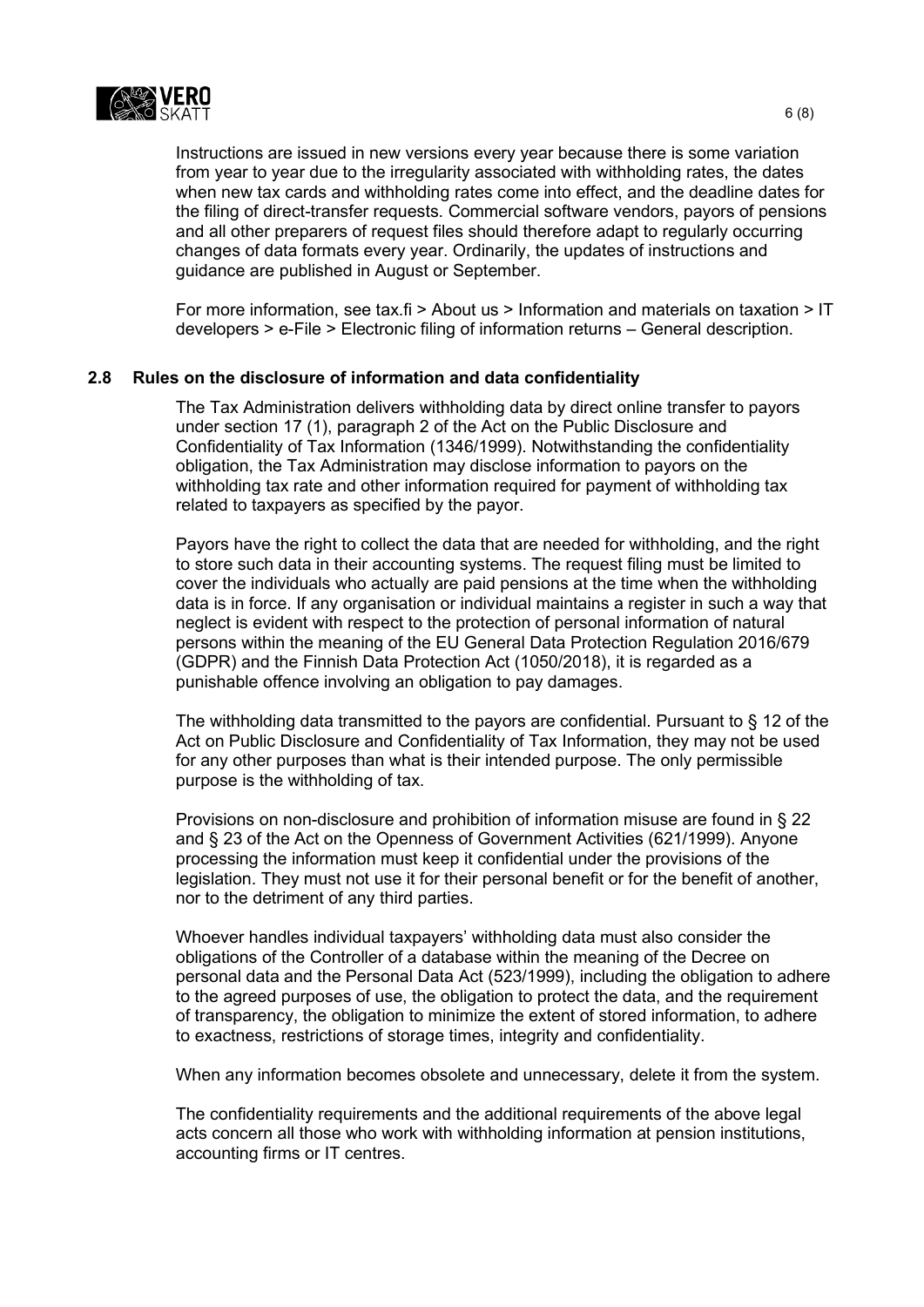

The database of the Tax Administration makes a log of the users who send in request filings and of the pension institutions (and others) who have been given the withholding data.

### <span id="page-6-0"></span>**3 Guidelines for reporting**

#### <span id="page-6-1"></span>**3.1 How to report annual pension income estimates**

The euro amount of the 2022 annual income must be written as a straight string of numbers with no separator characters between the euros and the cents. If necessary, pad the figure with leading zeroes. The value of position 42 – unit of currency must be '1' (the euro).

### <span id="page-6-2"></span>**3.2 Types of Payments and the withholding rates contained in the answer files**

One request file (or one set of data) can only include one Type of Payment. The answer file will contain the withholding percentage rate to be applied to that Type of Payment. The types of pension that fall into the same Type of Payment must be added together and combined, if the other request file data are the same. There are many different Types of Payment, and as a result, there may be many different withholding rates on the answer file.

For a list of Types of Payment, see section 9 of the Specification.

As for the pension categories related to the reform that came into force on 1 January 2017, the "years-of-service pension" (työuraeläke) and the "partial early old-age pension", the choice of the code of Type of Payment depends on what kind of work had been done by the individual concerned – codes B1, B2 or B5.

#### <span id="page-6-3"></span>**3.3 Citizenship**

The pension recipient's citizenship and second citizenship must be reported in accordance with the records made by the payor. No more than two citizenships can be entered. The Tax Administration uses the country-of-citizenship information for investigating any entries where data seems to be missing. However, the Tax Administration's primary source of information is the Population Register Centre.

This is a required field. If you do not know the pension recipient's country of citizenship, the value XX – Other, or ZZ – Unknown must be entered in position 454–455, and nothing entered under "country name of citizenship spelled out in words".

#### <span id="page-6-4"></span>**3.4 Country of residence**

The payor must also report the pension recipient's country of tax residence as it is recorded. The Tax Administration uses the country information for investigating any entries where data seems to be missing. However, the Tax Administration uses its own database as the primary source of information.

This is a required field. If you do not know the pension recipient's country of tax residence, the value XX – Other, or ZZ – Unknown must be entered in pos. 417–418, and nothing entered under "country name".